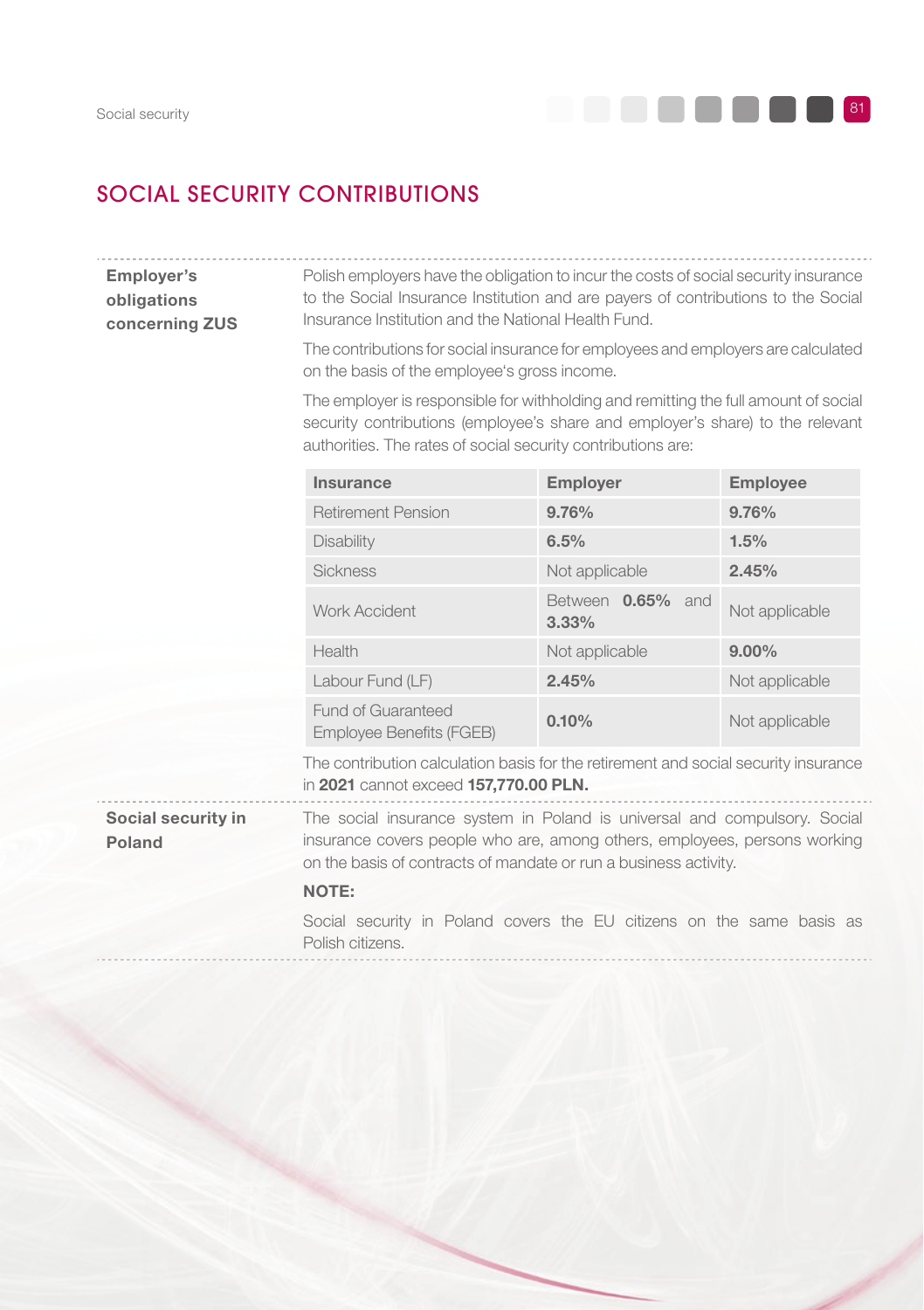

# PENSION INSURANCE

|  |  |  | <b>Pension insurance</b> |
|--|--|--|--------------------------|
|--|--|--|--------------------------|

The retirement and social security insurance aims to provide:

- payment of retirement benefits for persons who have reached the retirement age (retirement pension),
- payment of benefits in the event of inability to work due to sickness (disability pension).

The employer is the payer of due contributions to the Social Insurance Institution.

Pension is granted to women who are at least 60, and men who are at least 65. There is no minimum insurance period required for granting the pension.

Decisions about granting pensions are made by the Social Insurance Company's bodies which are of proper jurisdiction due to the place of living of the person who is applying for the benefit. The proceedings for granting pensions start after submitting the application by an applicant.

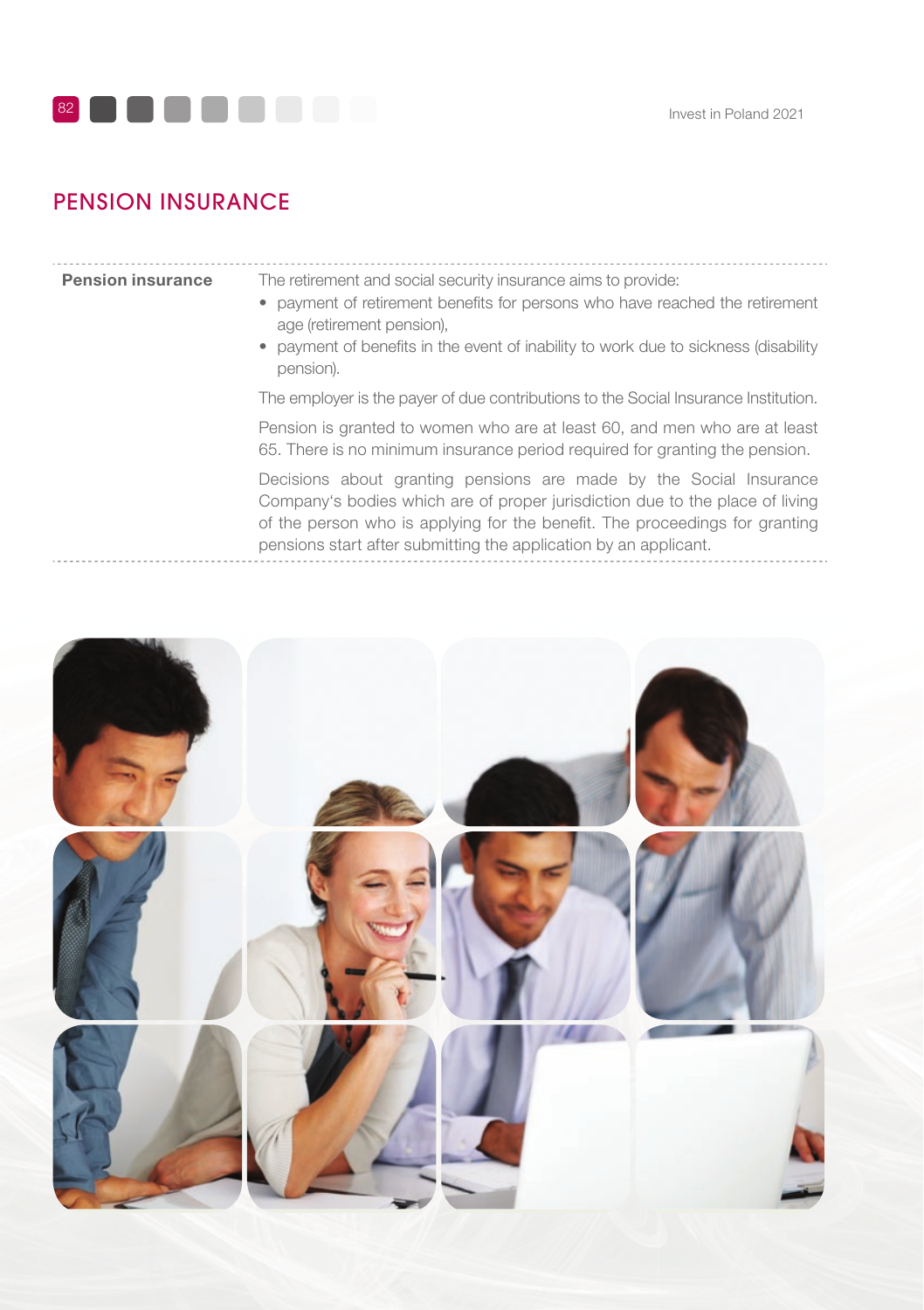

# DISABILITY INSURANCE

**Disability insurance** Disability insurance guarantees cash benefits in case of losing income connected with the risk of disability (inability to work) or death of a breadwinner in a family. In such a situation persons who pay disability insurance premiums are granted disability pension for incapacity for work, which is a substitution for remuneration or income, and in the case of death of an insured breadwinner in a family, the members of their family are granted family pension.

> The premium for disability insurance is 8% of the basis of the assessment of the amount of premium, where 6.5% is from the funds of the employer, and 1.5% from the funds of the employee.

#### 1. Disability pension for incapacity for work

Disability pension for incapacity for work can be granted to an insured person who fulfils all of the following conditions:

- Is considered a person who is partially or entirely unable to work,
- Has proven contributory and non-contributory periods,
- Inability to work started in the periods strictly set out in the Act.

A person who is entirely unable to work is a person who has lost the ability to perform any job.

A person who is partially unable to work is a person who to a considerable degree lost her ability to perform a job which is consistent with the level of that person's qualifications.

Inability to work and its level is certified by a board certified occupational medicine physician from the Social Insurance Company as the first certifying instance. An applicant has the right to raise an appeal to the physician's opinion to the Social Insurance Company Medical Board - as the second certifying instance.

#### 2. Family pension

Family pension is granted to entitled family members of the person who at the time of death:

- Had a fixed right to a pension, or fulfilled the conditions for obtaining it,
- Had an established right to a bridging pension.
- Had an established right to an inability to work pension, or fulfilled the conditions to receive it,
- They were on pre-retirement allowance.
- They were on pre-retirement benefit,
- They were receiving a teacher's compensation payment.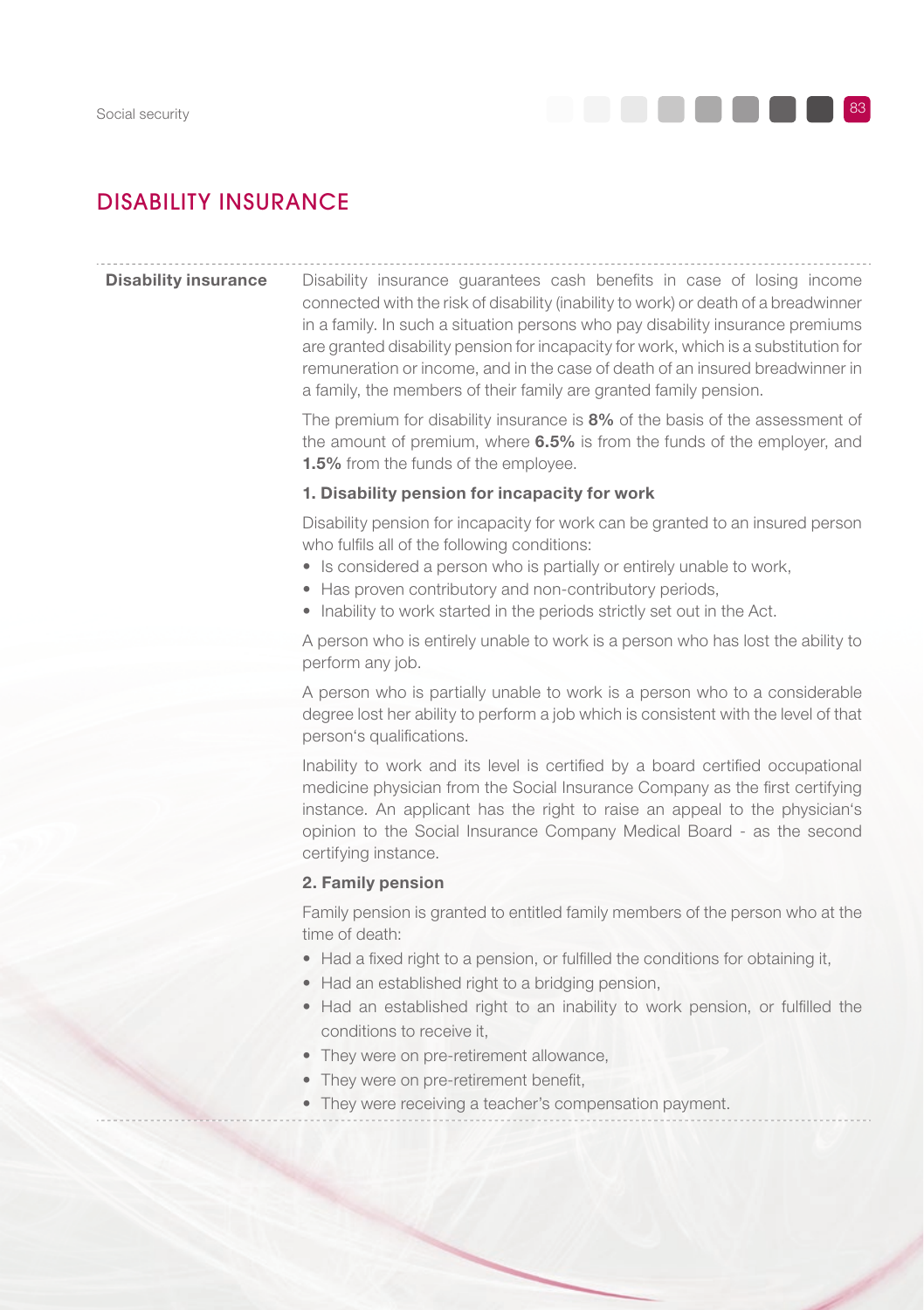

## SOCIAL SECURITY FOR INDUSTRIAL ACCIDENTS AND OCCUPATIONAL DISEASES

Social security for industrial accidents and occupational diseases

Security for industrial accidents and occupational diseases covers, inter alia, employees, persons who work on the basis of contracts of mandate, and persons carrying out business activity.

Benefits in respect of accidents at work and occupational diseases may be granted to the insured person. They are:

- Sickness benefit from accident insurance for the insured person, whose inability to work arose as a result of an accident at work or occupational disease,
- Rehabilitation benefit is paid after the sickness benefit has finished. if the insured person is still unable to work, and further treatment or rehabilitation give them a chance to regain ability to work.
- One-time compensation for an insured person whose health was damaged permanently or for a long period of time, or for the members of the family of a deceased insured person or a person who collected disability pension,
- Disability pension for an industrial accident or occupational disease - for an insured person who has become unable to work due to an industrial accident or an occupational disease,
- Training allowance is granted to a person with reference to whom retraining was stated as appropriate due to the inability to work in a current profession because of an industrial accident or occupational disease,
- Family pension for the family members of a deceased insured person or a person entitled to disability pension for an industrial accident or occupational disease and allowance to family pension - for an orphan.

The amount of the accident security premium varies from 0.67% to 3.33% of the basis of premium assessment. The accident security premium is entirely covered by the employer.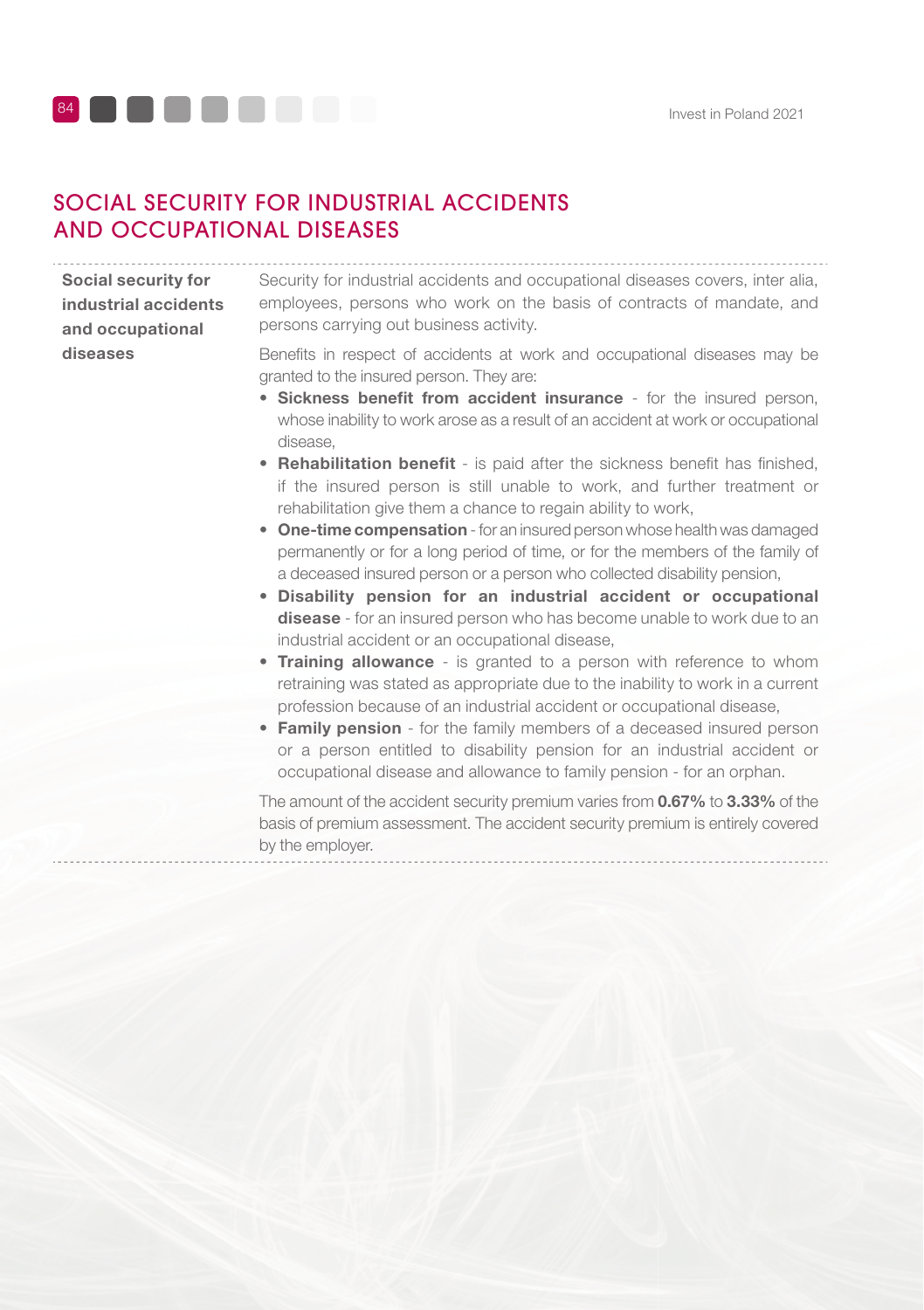

## SOCIAL SECURITY FOR SICKNESS AND MATERNITY

## Social security for sickness and maternity

Persons who are obligatorily insured for sickness and maternity are mainly employees. Persons covered by obligatory pension and disability pensions insurance, who, inter alia: work on the basis of an agency agreement or contract of mandate, carry out non-agricultural activity can also be insured, voluntarily, for sickness and maternity.

The amount of the sickness contribution is 2.45% of the sum for the basis of contributions. The contribution is covered from the funds of the insured person.

## The following benefits are paid due to insurance in case of sickness and maternity:

### Sickness benefit

Sickness benefit / sick pay is granted to the insured person who became sick during the period of sickness insurance. The right to sickness benefit is due after the expiry of the so-called waiting period. A person who is obligatorily covered by sickness insurance is entitled to sickness benefit after 30 days of continuous sickness insurance. A person who is covered by this insurance voluntarily, acquires the right to sickness benefit after the period of 90 days of continuous sickness insurance.

The sickness benefit is granted to an insured person in the amount of 80% of the basis of assessment, and for the period of being hospitalised - in the amount of 70% of the basis of assessment.

If the inability to work which was caused due to an accident on the way to or from work, at work, started during pregnancy or concerns tissue, cell or organ donors, then the sickness benefit is paid in the amount of 100% of the basis of assessment.

#### **Rehabilitation benefit**

The rehabilitation benefit is granted to an insured person who can no longer be given the sickness benefit but still is unable to work, and further treatment or rehabilitation give them a chance to be able to work again. The benefit is granted for the period necessary to give them a chance to regain ability to work but not longer than for the period of 12 months.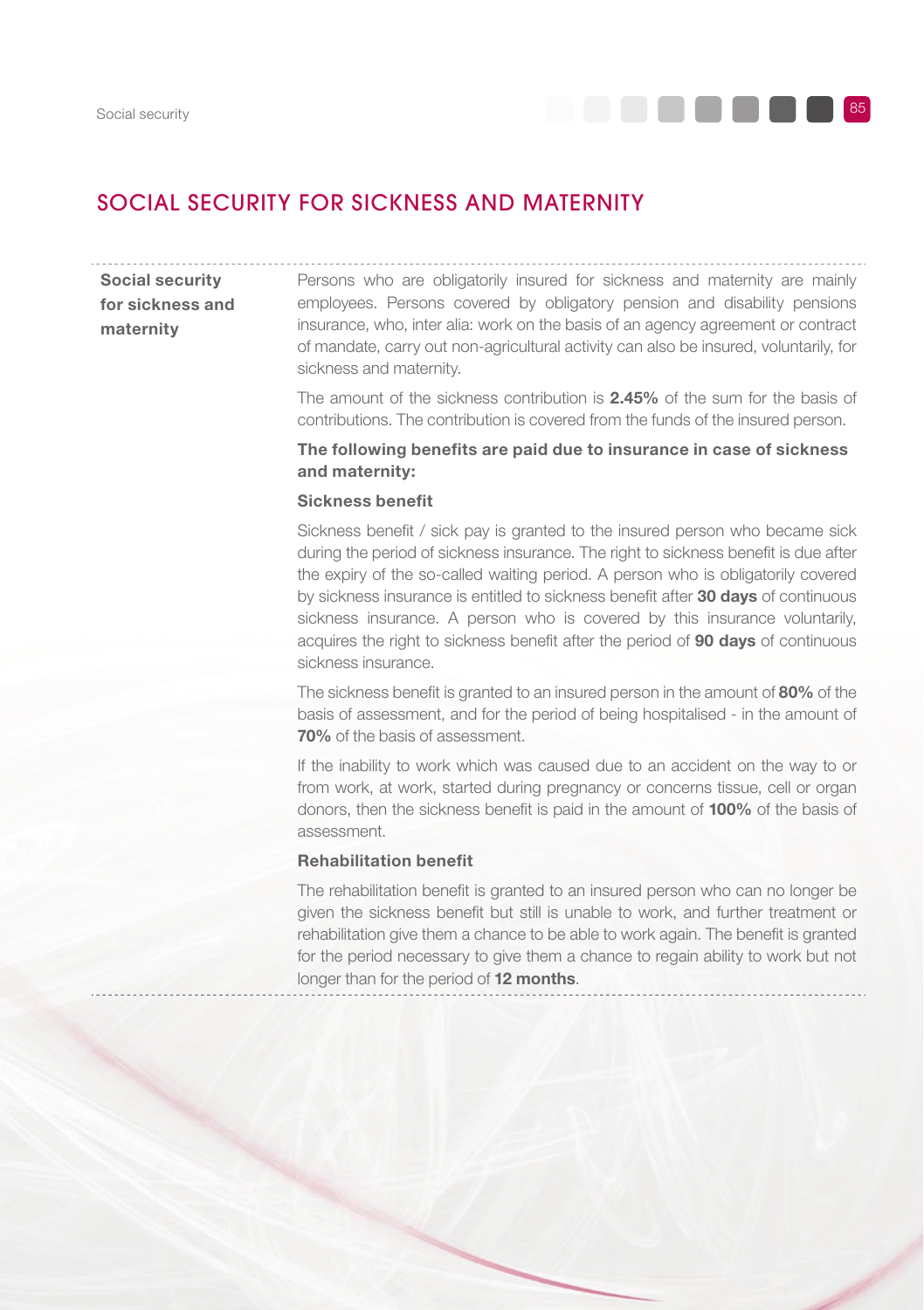

# SOCIAL SECURITY FOR SICKNESS AND MATERNITY *CONTINUATION*

Social security for sickness and maternity (cont.)

#### Maternity allowance

Maternity allowance is granted to an insured woman who at the time of sickness security or at the time of a child care leave:

- gives birth to a child.
- takes a child up to 7 years of age for upbringing, and in the case of a child with regard to whom there was a decision about an adjournment of compulsory education - up to 10 years of age, and who started legal proceedings for adoption in the Guardianship Court,
- takes for upbringing, as surrogate parents, except for professional surrogate parents not related to the child, a child up to 7 years of age, and in the case of a child with regard to whom there was a decision about an adjournment of compulsory education - up to 10 years of age.

Maternity allowance is paid during maternity leave - for 20 weeks in the case of the birth of one child. In the case of the birth of more than one child between 31-37 weeks.

Parental leave is granted immediately after maternity leave.

Maternity allowance for the period specified in the Labour Code provisions as a period of parental leave is granted for up to:

- 32 weeks in the case of the birth of one child and for the adoption for upbringing and to apply to the guardianship court for instituting proceedings for adoption or acceptance of upbringing as a foster family with the exception of a professional foster family of one child up to the age of seven, and in the case of a child towards whom it was decided to postpone the compulsory schooling up to the age of ten,
- 34 weeks in the case of the birth during one delivery of two or more children and in the case of a simultaneous adoption for upbringing of two or more children.

The maternity allowance for the period corresponding to the period of parental leave can also be used by both parents at the same time, however, the total period of the leave enjoyed by both parents must not exceed 32 or 34 weeks.

#### Attendance allowance

Attendance allowance is granted for the period of a special leave, when it is necessary to take care of a healthy child who is under 8, a sick child who is under 14 or other sick member of the family.

Attendance allowance is granted for not more than 60 days in a calendar year if a person takes care of a healthy child who is under 8 or a sick child who is under 14. If a person takes care of a sick child who is over 14 or other sick member of a family, the allowance is granted for not more than 14 days. The allowance is paid in the amount of 80% of the basis of allowance assessment.